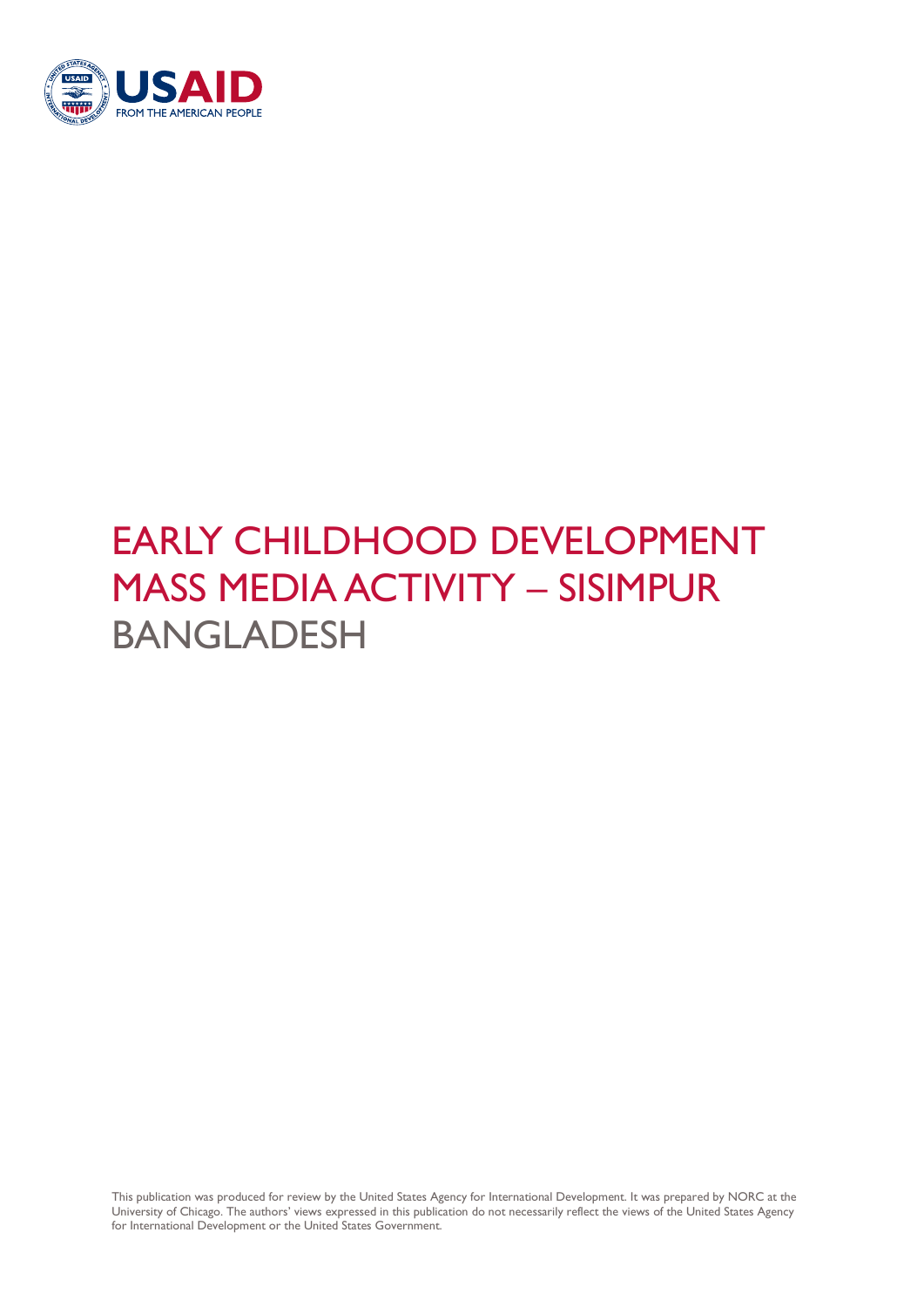## **ACTIVITY BACKGROUND**

In 2017, Sesame Workshop Bangladesh was contracted to implement USAID's *Early Childhood Development Mass Media Activity, Sisimpur* in Bangladesh. Based on the world-famous play-based children's television series "Sesame Street" which has been airing for over 50 years, Sisimpur was adapted to include context-specific Social and Emotional Learning (SEL) concepts explicitly embedded in every aspect of the learning curriculum. Launched in 2005, Sisimpur provides education and entertainment to Bangladeshi children ages 3-8 years, across social classes and regions.

## **KEY FINDINGS**

#### **DESIGN AND CONTEXTUALIZATION**

Sesame Workshop Bangladesh employed a collaborative and iterative approach to develop and pilot age-appropriate, culturally relevant, and engaging learning content that aligns with USAID priorities for early childhood educational outcomes. Rigorous formative research culminated in a strong understanding of contextual factors such as family, social and cultural environment, learning needs and opportunities, political and religious dynamics, and gender issues that surround children's lives in Bangladesh. A diverse group of stakeholders was engaged to inform thorough and thoughtful curriculum development, including government officials, child psychologists, early childhood education experts, Sesame Workshop headquarter and country staff, local implementing partners, and USAID.

### **BEST PRACTICES**

- Sisimpur's design and implementation is informed by best practices and lessons learned from Sesame Street, a globally acclaimed play-based children's television series, airing for over 50 years.
- By adopting a holistic approach, Sisimpur not only provides a robust academic foundation by exposing Bangladeshi children to literacy, math and science education, but is also helping them build fundamental life skills for a fulfilling life by facilitating learning through play pedagogies.
- Sisimpur conducts rigorous formative research and pilot testing of learning materials to ensure adequate contextualization based on the local culture, educational needs and SEL concepts.
- Sisimpur uses complementary learning platforms to maximize reach and impact. These include TV episodes, supplemental learning material, and community engagement with parents and teachers.
- Stakeholder engagement has been a priority at every stage of Sisimpur, starting from curriculum development to implementation.

Leveraging the global play-based curriculum developed over the last 50 years by Sesame Workshop as their foundation, stakeholders contextualized Sisimpur's curriculum to accommodate local education needs and introduce culturally relevant SEL concepts. Sesame Workshop created characters or muppets that embody key elements of the local culture and landscape. Critical thinking, decision-making, empathy, self-confidence, respect, cooperation, gratitude, emotional regulation, and conflict resolution are some of the many SEL concepts introduced through Sisimpur. For example, the concept of "need versus want" is included in the curriculum to help children evaluate their choices, prioritize their needs, and make responsible decisions.

In addition to promoting SEL skills, the curriculum is designed to simultaneously enhance children's knowledge in the areas of health, hygiene, nutrition, road safety, environment, gender equity, and social responsibility. While these topics do not necessarily relate to SEL in an absolute manner, SEL is perceived to be a critical tool for effectively communicating messages on the topics, improving children's knowledge, and impacting their attitudes and behaviors. Moreover, given the risk of child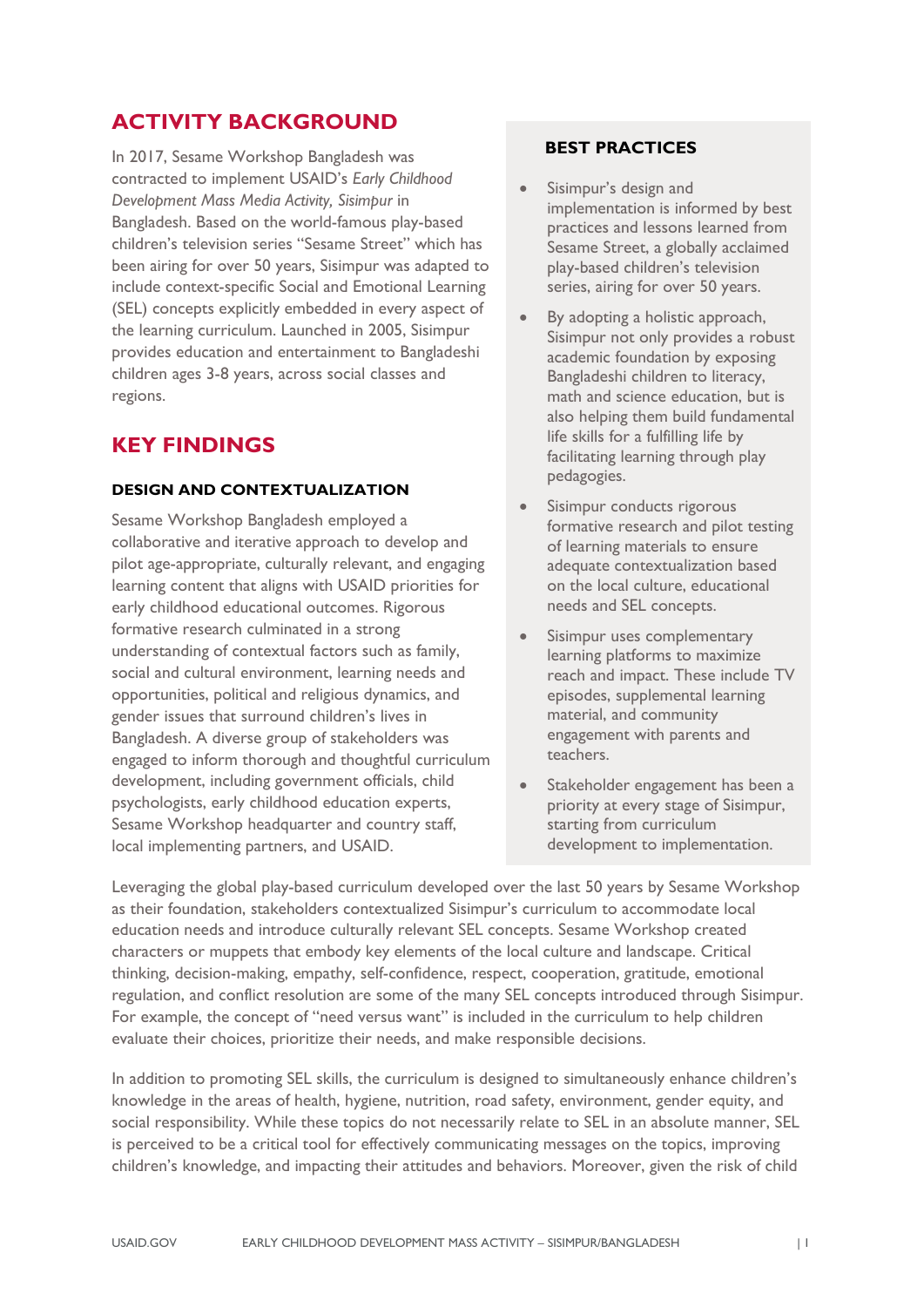labor, child trafficking and child marriage in Bangladesh, Sisimpur carefully develops content to also sensitize children to these social issues in their formative years. For instance, *Tuktuki* – a young girl who is the main character, is taught to not engage in conversations with strangers, accept gifts from them, or let them touch her. Finally, Sisimpur is also mindful of ensuring equity and inclusion of marginalized populations  $-$  girls, ethnic minorities, and persons with disabilities  $-$  by including characters representing each of these sub-groups in the educational content.

*"For example, the video is about healthy habits or nutritious food. But we keep one child with disabilities, one child from ethnic minorities and definitely gender is a cross cutting theme, just like SEL. Maybe the primary goal is not gender or SEL related information, maybe the primary goal is something else, but SEL and gender will embedded there." – Senior Manager, Content & Creative Services*

#### **IMPLEMENTATION AND MEASUREMENT**

Sisimpur aims to enhance early grade reading and select life skills among Bangladeshi children by using three key entry points to incorporate SEL into basic education activities: mass media which includes TV episodes, live action films and radio announcements, supplementary learning material, and community engagement. These entry points were strategically chosen to maximize Sisimpur's reach to children through complementary approaches, as well as meaningfully engage parents, caregivers and school teachers as key stakeholders in early education programming to ensure greater impact. Since Sesame Workshop is known for using innovative and unique platforms to deliver early education lessons, Sisimpur engages children through educational and entertaining TV episodes, commonly referred to as *"edutaintment"*, which are broadcasted daily on national and private TV channels to include children in both, urban and rural areas.

*"So, the television program is what most people associate with Sisimpur and Sesame Street around the world, and that is certainly in Bangladesh still a major way that people gain exposure to the content." – Vice President, International Social Impact*

To further reinforce messages delivered through interactive audio-visual content, Sisimpur is distributing 40 original storybooks in 100 primary schools throughout Bangladesh, including the Cox's Bazar region which is home to a large influx of Rohingya refugees.

*"You can see almost all of the books that we produce have instructions for parents and teachers at the end of the storybook. Research shows that when parents read books to their children, the learning of the child just doubles. So, that is the reason whatever we produce regardless of audio-visual or print content, we always prefer that children use this content with the help of the parents." – Senior Manager, Content & Creative Services*

Community outreach efforts extend beyond parents and teachers to also include local and national level government authorities who play a critical role in facilitating proper implementation, especially for distribution of storybooks. Finally, since teacher-student relations are often didactic and unfriendly, school environment is also used as a critical entry point to promote SEL concepts, and consequently, improve school retention. Teachers are being trained to effectively use the storybooks and delivery quality lessons.

*"We work with the government in schools and having their consent is very important. We cannot even distribute anything in these schools without their approval. So, before finalizing the content of story books, we send them to the government office for their review. Before distribution, we do an orientation session with government officials to explain how children can be benefited from these materials."* 

*– Executive Director*